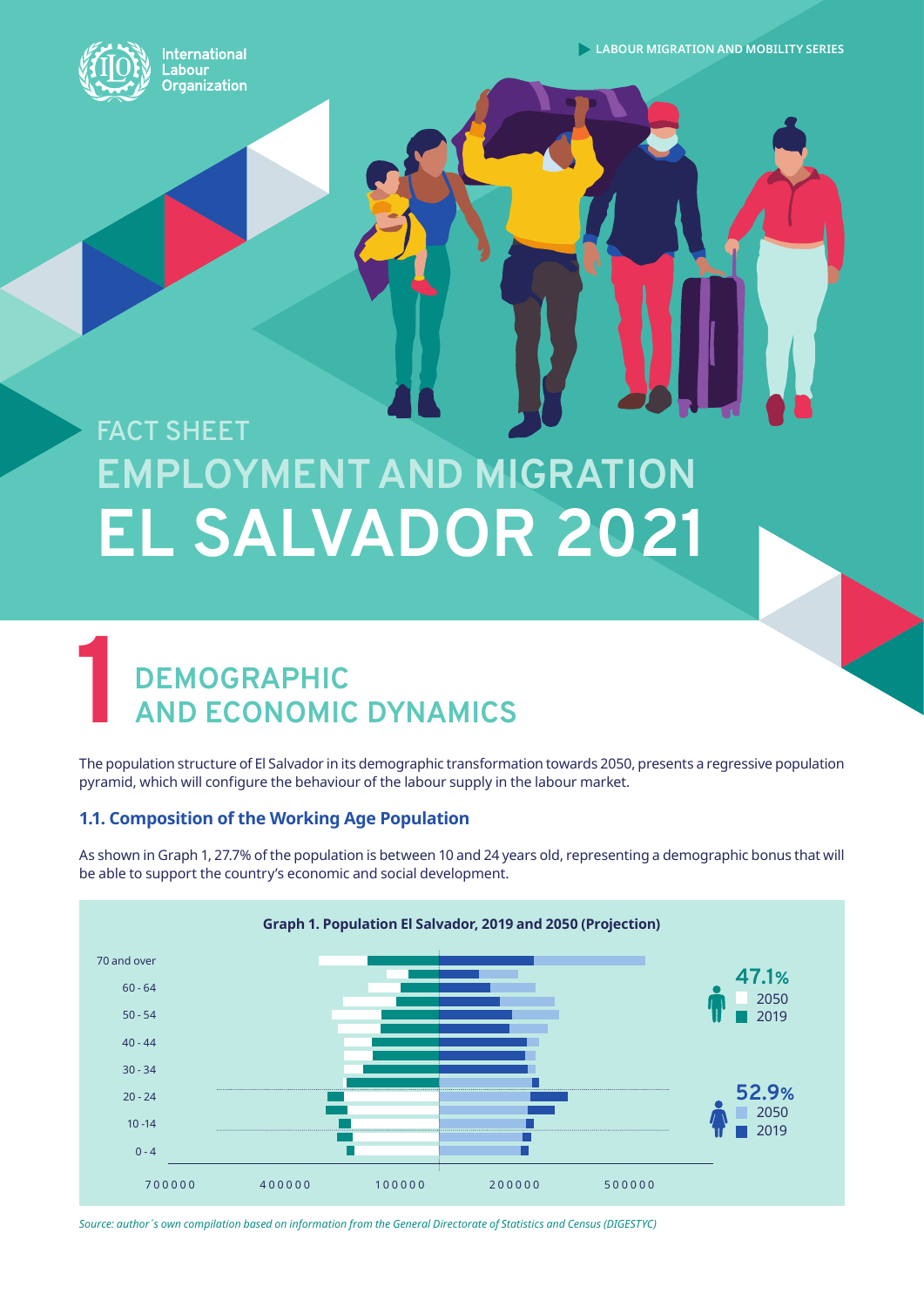The demographic dynamics of El Salvador, with respect to the year 2050, show changes related to the aging of the population, related to the increase in the average age of the population and its life expectancy at birth. The proportion that adults will represent (42.0 %), requires an effective social protection system with the necessary resources for income generation in old age, given the increase in the aging index (121.2%) and the reduction of the dependency ratio (49.9%), as shown in Table 1.

#### **Table 1. Demographic indicators 2019 and 2050**

| <b>Demographic Indicator</b> | 2019 | 2050  |
|------------------------------|------|-------|
| Age groups (%)               |      |       |
| Children (0 - 14)            | 23.8 | 17.6  |
| Youth (15 - 29)              | 27.6 | 19.0  |
| Adults (30 - 59)             | 35.0 | 42.0  |
| Senior Adults (60 and over)  | 13.6 | 21.4  |
| Dependency Relation (%)      | 50.7 | 49.9  |
| Population median age        | 31.2 | 40.2  |
| Sex ratio (%)                | 88.9 | 89.6  |
| Aging Index (%)              | 57.4 | 121.2 |
| Gross birth rate (%)         | 16.8 | 11.7  |
| Global fertility rate (%)    | 1.8  | 1.8   |
| Gross mortality rate (%)     | 6.9  | 8.6   |
| Life expectancy at birth     | 73.5 | 78.3  |

*Source: author´s own compilation based on information from the General Directorate of Statistics and Census (DIGESTYC)*

In 2019, according to data available from the Household and Multiple Purpose Survey (EHPM) of the General Directorate of Statistics and Censuses (DIGESTYC), an increase of 0.8% is observed in the employment-work ratio, which refers to the capacity of the economic system to create jobs and absorb contingents of people, who are of the capacity and age to access a job opportunity (see Table 2).



#### **Table 2. Labour market Indicators, 2018 and 2019. (Percentages)**

| <b>Indicator</b>                | 2018 | 2019 | Var.   |
|---------------------------------|------|------|--------|
| Labour force participation rate | 61.3 | 62.2 | 0.8    |
| Employment-population ratio     | 57.4 | 58.2 | 0.8    |
| Unemployment rate               | 6.3  | 6.3  | 0.0    |
| Underemployment rate            | 36.8 | 35.8 | $-1.0$ |
| Informality rate                | 42.5 | 43.1 | 0.7    |
| Inactivity rate                 | 38.7 | 37.8 | $-0.8$ |

*Source: author´s own compilation based on information from the General Directorate of Statistics and Census (DIGESTYC)*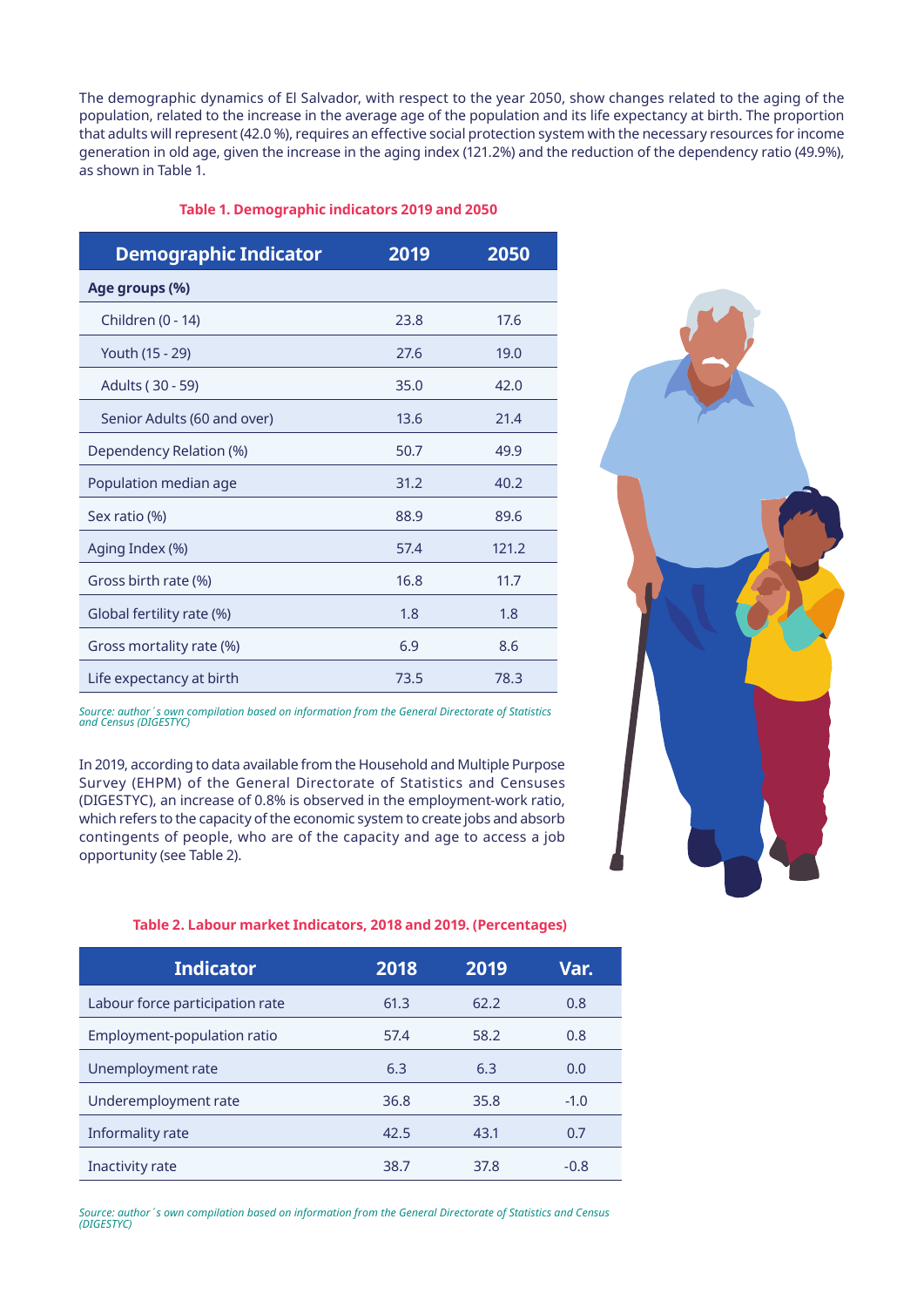

**Given the variation in employment between 2018 and 2019, there has been a certain stability in the unemployment rate. However, there was a slight increase in the number of unemployed people, due to the entry of people into unemployment (40,707) and the entry of a new contingent into the labour market (58,378), or a combined effect (791).**

As shown in Table 3, according to DIGESTYC data, in 2019, 34.8% of the Working Age Population (WAP) was between 16 and 29 years of age. However, when distributed by occupational status, 36.8% of the Economically Inactive Population (EIP) is aged between 15 and 19 years, and over 70 years.

#### **Table 3. Participation in the labour market by ages, 2019. (Percentages)**

| <b>Ages</b> | <b>WAP</b> | EIP  | <b>EAP</b> |
|-------------|------------|------|------------|
| $16 - 19$   | 10.5       | 18.1 | 5.8        |
| $20 - 24$   | 13.4       | 13.9 | 13.1       |
| $25 - 29$   | 10.9       | 7.6  | 12.9       |
| $30 - 34$   | 9.3        | 5.6  | 11.6       |
| $35 - 39$   | 8.6        | 5.1  | 10.8       |
| $40 - 44$   | 8.7        | 4.7  | 11.2       |
| $45 - 49$   | 7.2        | 4.3  | 9.0        |
| $50 - 54$   | 7.3        | 5.3  | 8.5        |
| $55 - 59$   | 5.8        | 5.2  | 6.1        |
| $60 - 64$   | 5.0        | 5.5  | 4.7        |
| $65 - 69$   | 4.0        | 6.1  | 2.7        |
| 70 and over | 9.3        | 18.6 | 3.6        |

*Source: author´s own compilation based on information from the General Directorate of Statistics and Census (DIGESTYC)*

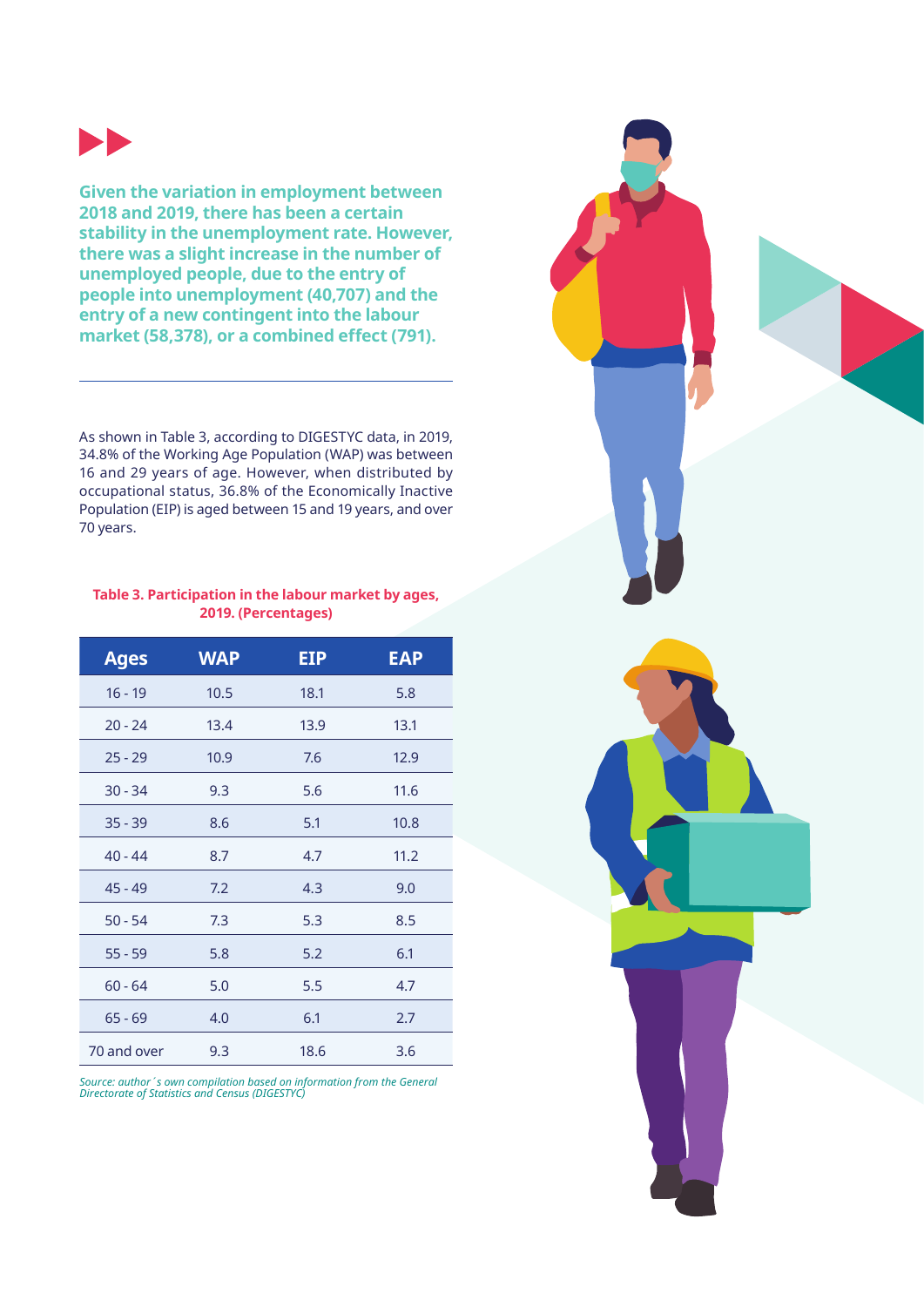With regard to the Economically Active Population (EAP), 26.0% are young people aged between 20 and 29 years, representing the highest proportion of employment, unemployment and underemployment, as shown in Table 4.

| <b>Ages</b> | <b>Employed</b> | <b>Unemployed</b> | <b>Underemployed</b> | <b>Informality</b> |
|-------------|-----------------|-------------------|----------------------|--------------------|
| $16 - 19$   | 5.2             | 15.1              | 6.0                  | 5.7                |
| $20 - 24$   | 12.3            | 25.1              | 13.2                 | 10.9               |
| $25 - 29$   | 12.7            | 16.4              | 12.0                 | 10.2               |
| $30 - 34$   | 11.6            | 11.2              | 9.8                  | 9.9                |
| $35 - 39$   | 11.1            | 6.5               | 9.9                  | 10.8               |
| $40 - 44$   | 11.6            | 4.8               | 9.9                  | 11.8               |
| $45 - 49$   | 9.3             | 3.6               | 8.5                  | 9.6                |
| $50 - 54$   | 8.8             | 4.5               | 8.7                  | 10.1               |
| $55 - 59$   | 6.3             | 3.3               | 6.8                  | 7.0                |
| $60 - 64$   | 4.8             | 3.2               | 5.9                  | 5.9                |
| $65 - 69$   | 2.7             | 2.2               | 3.9                  | 3.5                |
| 70 and over | 3.6             | 4.1               | 5.5                  | 4.5                |

#### **Table 4. Labour market indicators by ages, 2019. (Percentages)**

*Source: author´s own compilation based on information from the General Directorate of Statistics and Census (DIGESTYC)*

In Table 4, it can be observed that as people age, they represent a lower proportion of the occupation in the labour market, and are more likely to be part of the informal sector or to be underemployed. In relation to this situation, 22.5% of the people who are in the informal sector are between 35 and 44 years old; while 25.2% of underemployment corresponds to the age range of 20 to 29 years, showing that young people are prone to being underemployed and adults to be part of informality.

Therefore, the adoption of public policy initiatives aimed at improving working conditions and creating jobs for people, should seek to take advantage of the demographic bonus in the coming years, to guarantee an effective development process, promoting the improvement in labour conditions and the transition from informality to the formal sector in the economy.

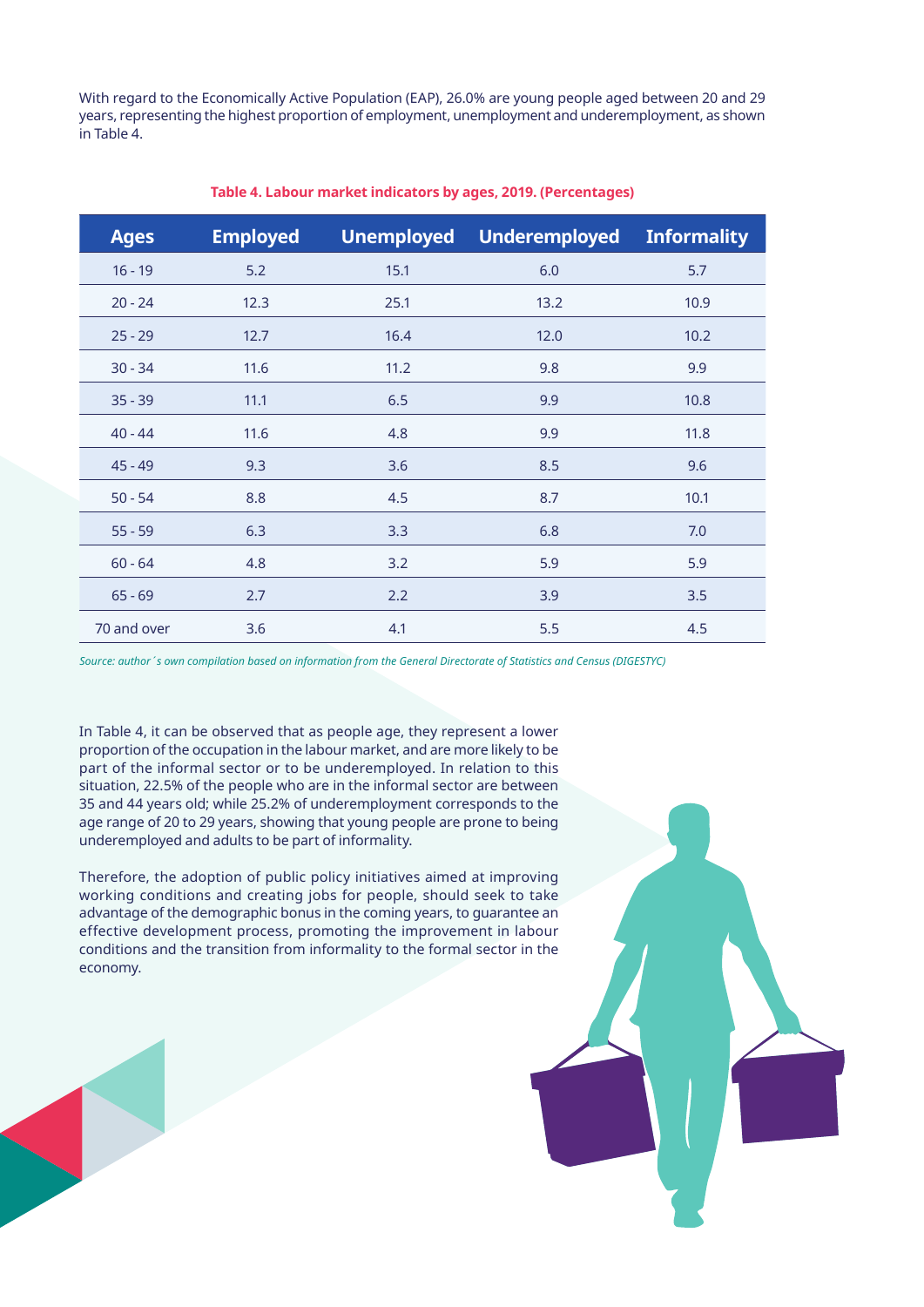#### **1.2. Migration Flows1**

#### **General information (2020)**



*1 The information used for this section was obtained from the following sources: a) Generalities of the Stock of international migrants of the year 2020, of the*  Department of Economic and Social Affairs of the United Nations Organization, b) Persons returned, from the Initiative of Information Management of<br>Human Mobility of the Northern Triangle (NTMI), of the International Organ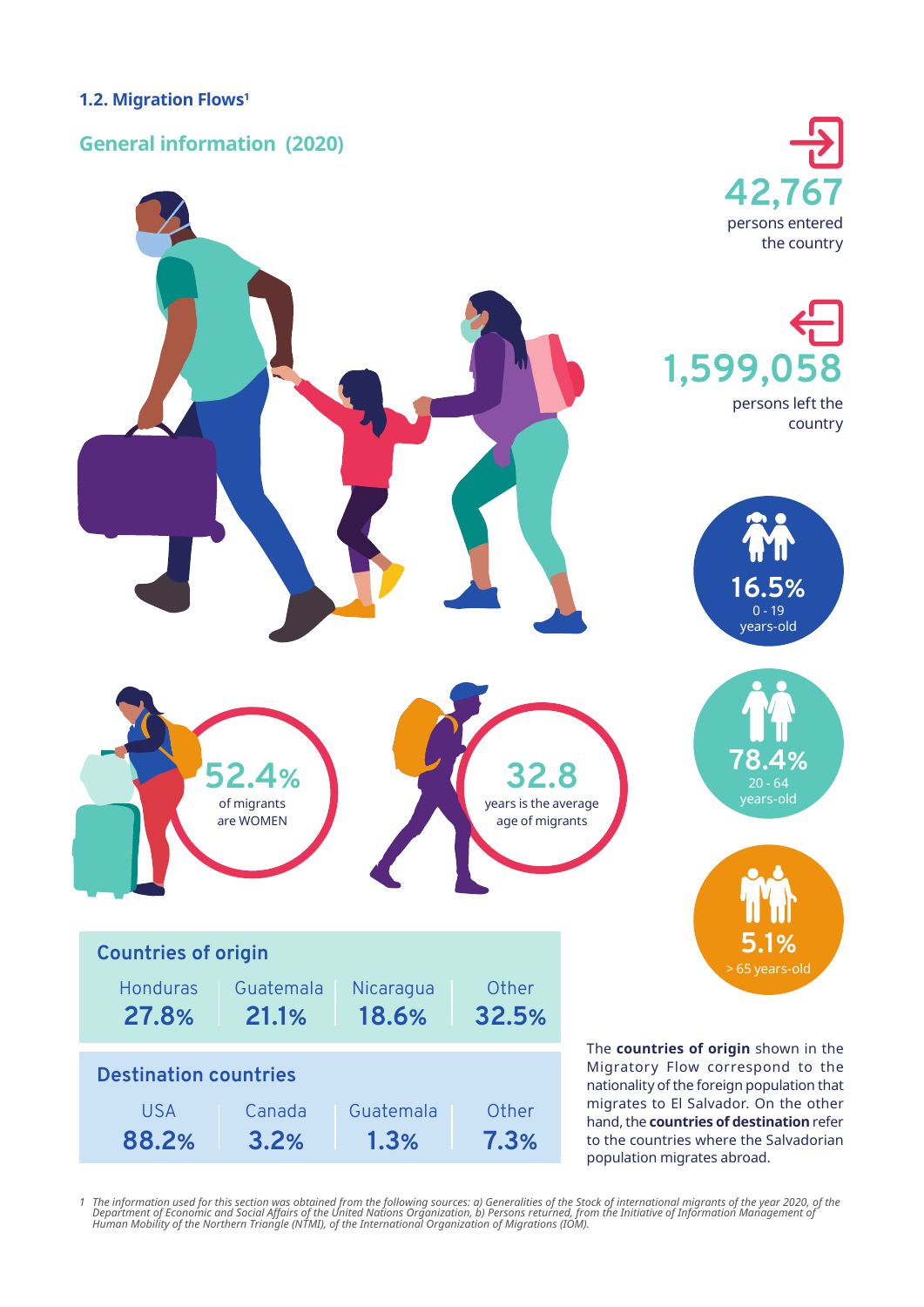#### **Return migrants (2020)**



San vado La Libertad Usulután Santa Ana San Miguel **19.1%** of return migrants are girls and women

According to data from the Northern Triangle Human Mobility Information Management Initiative (NTMI) of the International Organization for Migration (IOM), these are the departments of origin of return migrants in 2020: San Salvador (14.8%), San Miguel (10.3%), La Libertad (9.3%), Santa Ana (8.5%), and Usulután (8.3%); which concentrate 51.3% of the return migrants who come mainly from the United States and Mexico.

In 2020, the highest proportion of returns occurred during the months of January and February, concentrating 41.0% of return migrants, who mainly came from the United States.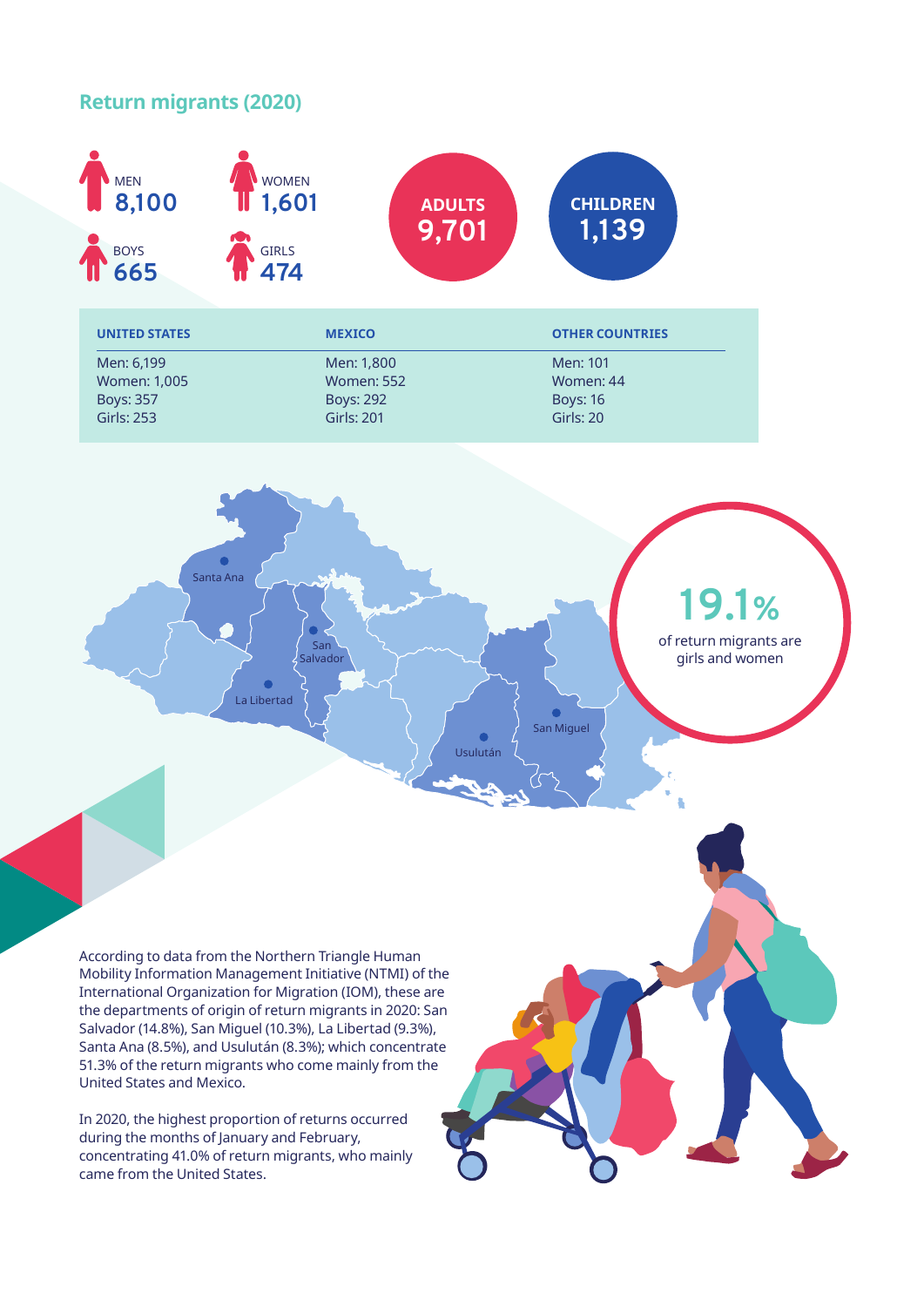#### **1.3. Macroeconomic context**

During 2016-2020, there has been some economic stability in the growth rates of the Gross Domestic Product (GDP). This was on average close to 2.45%, with the highest rate in 2019, as a result of the acceleration of private consumption related to the volume of remittances that entered the country, as well as the expectations and private investment derived from the change of government in 2019 (ECLAC, 2020). The exception was 2020, when economic growth was reduced to 7.94% due to the effects of the COVID-19 pandemic on the economy.



*Source: Author´s own compilation based on data from Central Reserve Bank of El Salvador.*

In Table 5, a reduction in the behaviour of exports and imports with respect to GDP is observed, which presents a variation of -3.0% and -0.5% respectively, showing a decrease in trade openness of 3.4%, due to the lower dynamism of foreign trade, related to the closure of borders as a measure to contain the spread of COVID-19, within countries.

Likewise, in this period there was an increase of 5.3% in the participation of international remittances in the economy, growing from 18.8% in 2016 to 24.1% in 2020, making them an important external flow for economic growth and development processes.

**Table 5. Macroeconomic Indicators, 2016-2020. (Percentages)**

**Indicators 2016 2017 2018 2019 2020** Exports/PIB 28.5 29.0 28.9 29.7 25.5 Imports/PIB 44.4 45.3 46.7 46.3 43.9 Remittances/PIB 18.8 20.0 20.7 21.0 24.1 Tax burden 17.2 17.6 18.0 17.7 18.5 Fiscal Deficit/GDP  $-1.0$   $-0.3$   $-1.3$   $-1.8$   $-9.0$ Total Debt/GDP 52.2 52.2 51.4 51.7 66.6 Foreign Debt/GDP 36.5 37.2 35.5 35.8 43.6

*Source: Author´s own compilation based on data from Central Reserve Bank of El Salvador.*



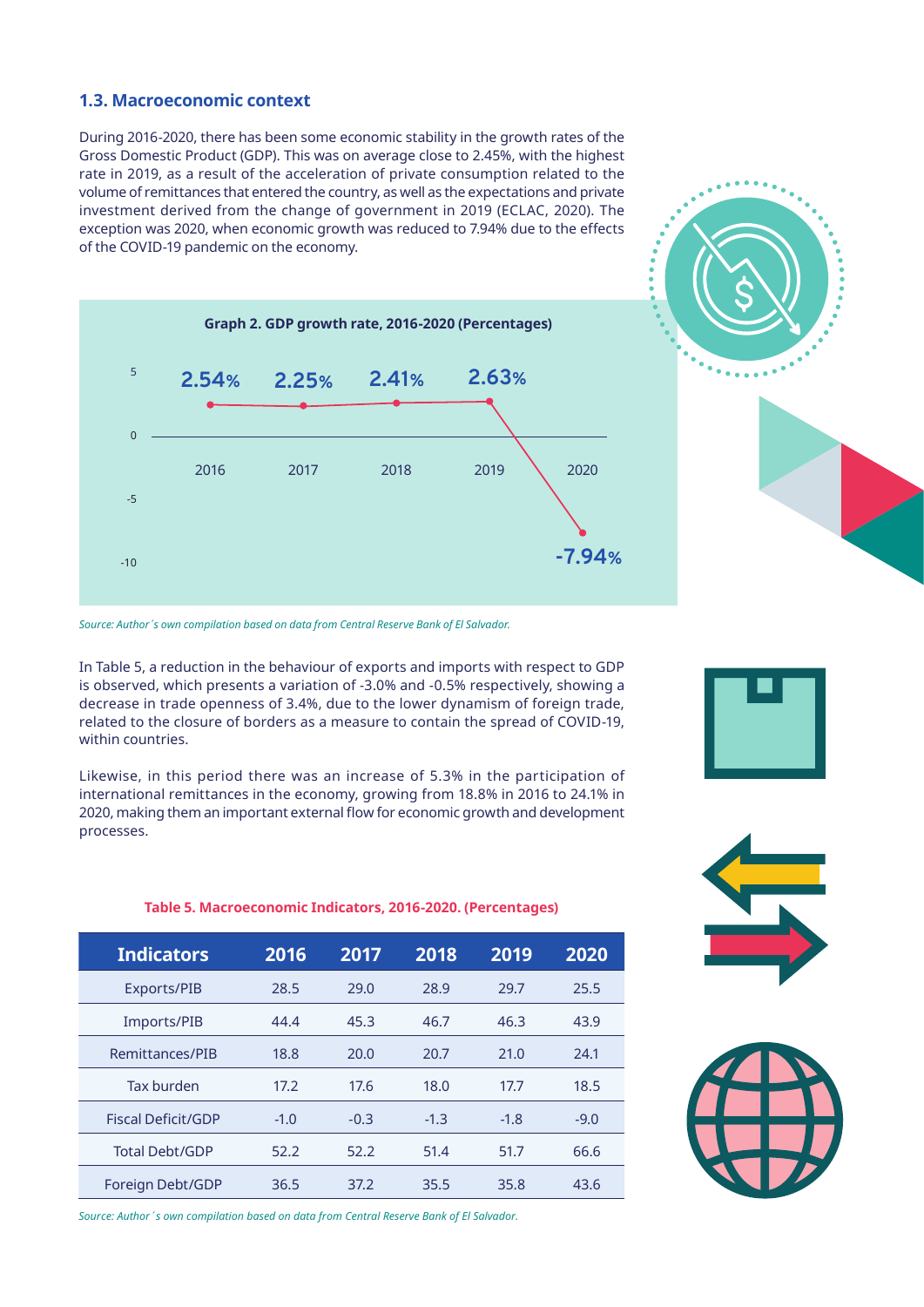Regarding the behaviour of public finances of the Non-Financial Public Sector, according to data from the Central Reserve Bank (BCR), the country's tax burden increased by 1.3%, from 17.2% to 18.5%, in the 2016-2020 period, despite the initial reduction of tax revenues and the extension in the payment of taxes during confinement. However, the fiscal deficit with respect to GDP was relatively stable in that period, unlike the year 2020, when the value was 9.0%, due to the economic support provided to the population to reduce the effects of COVID-19.

Based on the above, the financing of the fiscal deficit has increased the volume of total public debt of the Non-Financial Public Sector as a proportion of GDP, which in the period 2016-2020 presents a variation of 14.4%, growing from 52.2% to 66.6%, which has been backed in a greater proportion by external debt, with an increase of 7.1% for this period.

Analysing the productive structure of the country, in the year 2020, the sectors that Contributed most to national production and economic growth were the following: manufacturing industries (14.9%); trade and repair of vehicles (11.6%); public administration and defence (8.4%); real estate activities (7.6%); and financial and insurance (7.4%) (See Chart 3)

Together, these sectors contribute approximately 49.8% of national production, showing a predominance of economic activities related to the tertiary sector (commerce and services). Therefore, it could be expected that the distribution of employment in the different branches of economic activity is related to this structure.

According to data from the EHPM, in the period 2016- 20192, there is a reduction in the number of people living in poverty; in 2015, 32.7% were below the national threshold of poverty, and 7.9% were in extreme poverty. For the year 2019, these indicators were 22.8% and 4.5% respectively. However, during this period there has been a decrease in the Gini Index, from 0.36 in 2016 to 0.35 in 2019.

**0.3%** mines and quarries Manufacturing **14.9%** industries Power, gas and **2.4%** steam supply ಪ್ಗ್ರೆ Water supply **0.7%** and waste management **5.5%** Construction <u>ਵੀ</u> Commerce and **11.6%** vehicle repair Transportation **4.2%** and storage **Jill** Accommodation **2.4%** and food activities  $\widetilde{\mathcal{C}}$ Information and **3.3%** communications Financial and **7.4%** insurance activities Real Estate **7.6%** activities Professional, **1.8%** scientific and technical activities Activities of **4.1%** administrative and support services Public **8.4%** administration and defence **4.9%**

**Graph 3. GDP Distribution by branch of economic activity, 20201/ (Percentages)**

**5.1%**

Agriculture, cattle breeding, forestry and fishing Exploitation of



*2 Poverty data of 2020 are not included, given that at the moment of writing this note, the EHPM 2020 had not been published.*

*Source: Author´s own compilation based on data from the Central Reserve Bank of El Salvador. 1/ This information was calculated based on GDP data at current prices.*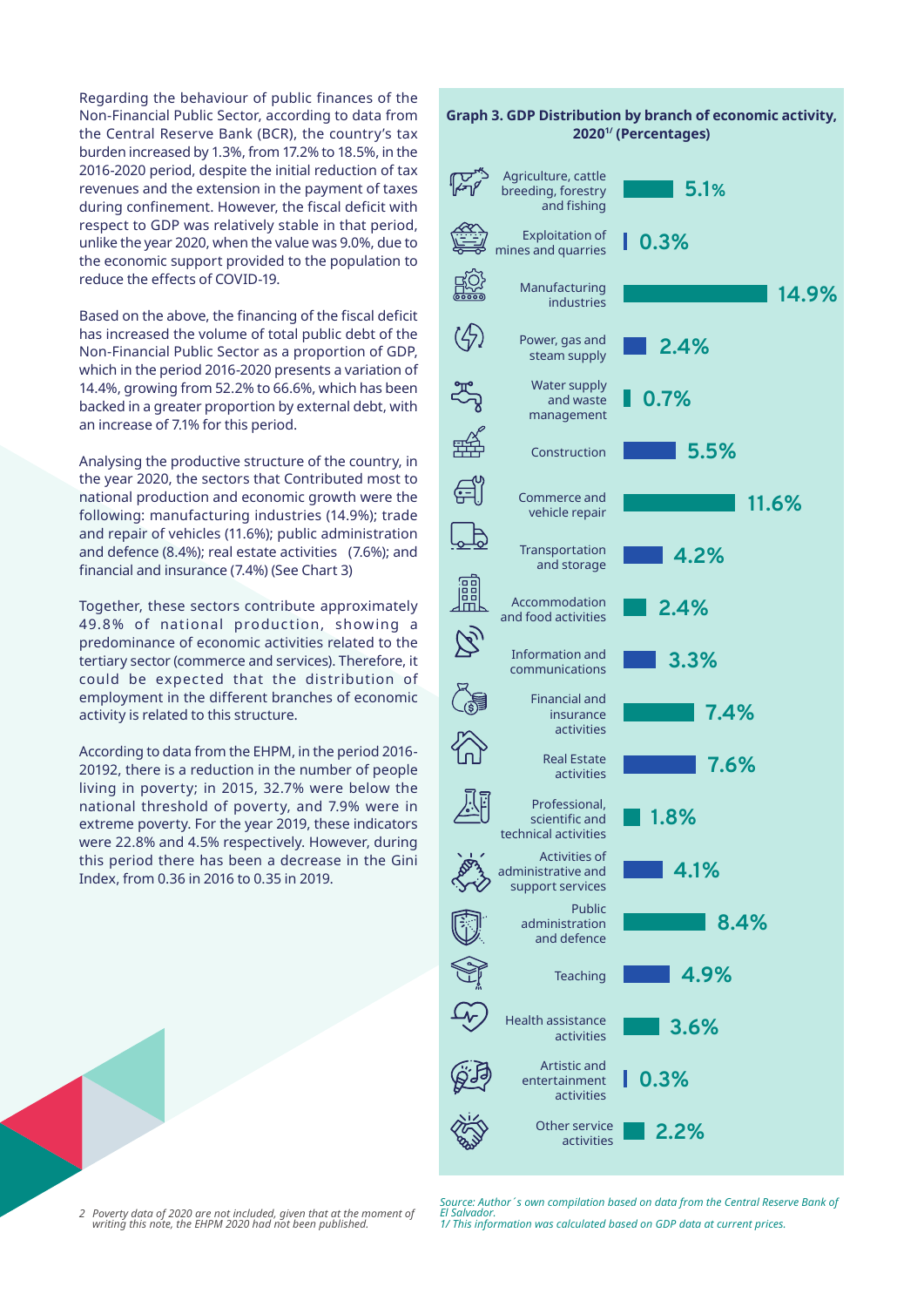# **2 MAINSTREAMING FORMAL EMPLOYMENT**

This section presents information about the distribution of people employed in the labour market, under the main categories of economic activity, occupation, education, and access to and use of technology. In addition, it includes information about the coverage in the social security system, based on affiliation and contribution to the health and social security system.

#### **2.1. Work and technology**

The composition of the employed population by branch of economic activity, occupational groups and educational level is presented in Table 6.

#### **Table 6. Generalities of the labour market, 2019**

| <b>Categories</b>                                     | <b>Quantities</b> | <b>Percentages</b> |
|-------------------------------------------------------|-------------------|--------------------|
| <b>Activity Branch</b>                                |                   |                    |
| Trade, hotels and restaurants                         | 901,818           | 31.0               |
| Agriculture, cattle breeding, hunting and<br>forestry | 432,906           | 15.4               |
| <b>Manufacturing Industries</b>                       | 448,099           | 14.9               |
| <b>Occupation Groups</b>                              |                   |                    |
| Services and trade workers                            | 874,593           | 30.1               |
| Non-qualified workers                                 | 680,694           | 23.4               |
| Officials, artisans and operators                     | 421,536           | 14.5               |
| <b>Education level</b>                                |                   |                    |
| None                                                  | 252,338           | 8.7                |
| <b>Basic Education</b>                                | 1,395,161         | 48.0               |
| <b>Middle Education</b>                               | 823,763           | 28.3               |
| <b>Higher Education</b>                               | 436,857           | 15.0               |
| Condition and occupation sector <sup>3</sup>          |                   |                    |
| Fully employed                                        | 1,172,219         | 64.2               |
| Underemployed                                         | 653,232           | 35.8               |
| <b>Formal Sector</b>                                  | 1,037,826         | 56.9               |
| <b>Informal Sector</b>                                | 787,625           | 41.3               |
| <b>Total employed persons</b>                         | 3,979,762         | 100.0              |



*Source: Author´s own compilation based on information from the General Statistics and Census Directorate (DIGESTYC).*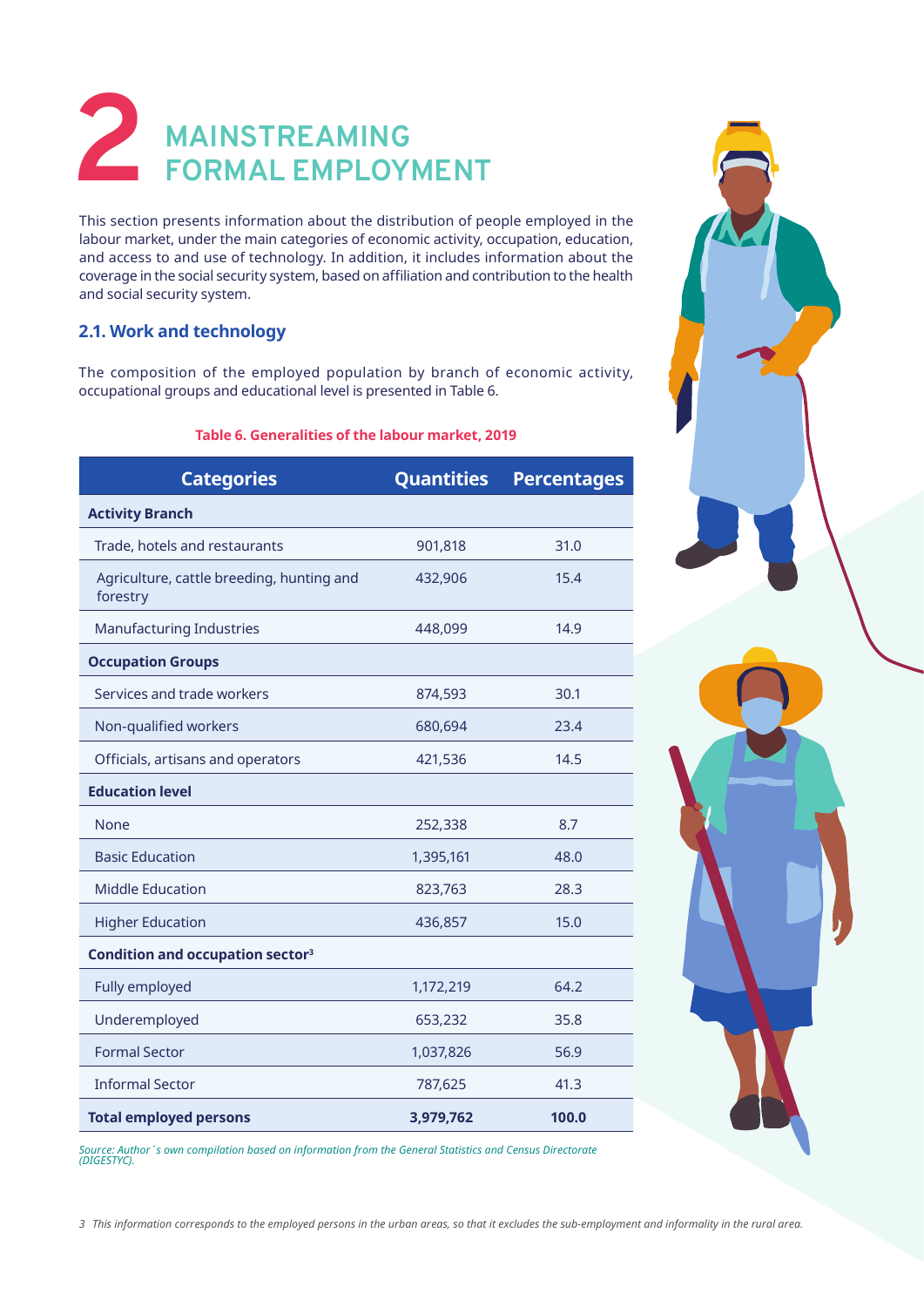By focusing the analysis on occupational groups, it is possible to characterize people, based on their ages and educational levels to outline the current technical skills in each one, and the concentration of people in these profiles, as shown in Table 7.

#### **Table 7. Technical Characterization of the occupations, 2019**

| <b>Occupations</b>                            | <b>Characterization</b>                                                                                                                                                                         |
|-----------------------------------------------|-------------------------------------------------------------------------------------------------------------------------------------------------------------------------------------------------|
| Service and trade workers                     | In particular, people between 20 and 24 years of age who have a level of secondary<br>education, and those between 40 and 44 years of age who have a level of basic<br>education.               |
| Non-qualified workers                         | People who mostly have a basic education level, and are between 20 and 24 years old.                                                                                                            |
| Officials, operators and<br>artisans          | Concentrates mainly people between the ages of 35 and 44, who have a basic education<br>level.                                                                                                  |
| Machinery operators and<br>assemblers         | Concentrates people who have a basic education level, who are between the ages of<br>35 and 39 years. In addition, it includes people between 25 and 29 years old, with a<br>high school level. |
| Farmers and agricultural<br>workers           | Predominance of people with a basic education level, who are aged 70 and over.                                                                                                                  |
| Middle level technicians and<br>professionals | They are regularly people with a higher education level, and are between 35 and 44<br>years old.                                                                                                |
| Office employees                              | Prevalence of people with high school education aged 25 to 29 years.                                                                                                                            |
| Professionals, scientists and<br>technicians  | Predominance of people with a higher education level, whose ages are between 25 and<br>29 years old.                                                                                            |
| Directors and managers                        | In particular, they are people with a higher education level, who are in the ages of 40<br>to 44 years.                                                                                         |
| Military occupations                          | Mainly, they are people between 20 and 24 years of age, who have a secondary level<br>of education.                                                                                             |

*Source: author´s own compilation based on information from the General Directorate of Statistics and Census (DIGESTYC).*



**Table 8. Access and use of technology, 2019**

*Source: author´s own compilation based on information from the General Directorate of Statistics and Census (DIGESTYC).*

Given the characterization of people by type of occupation, it is possible to establish a link with their access and use of technology, and to identify the occupational profiles that correspond to the use of electronic devices and the Internet, as shown in Table 8.

Based on information from the DIGESTYC, it is determined that of the total number of employed people who access the internet, they do this mainly from their mobile phones (60.4%), followed by their homes (33.1%). The purpose for which they used the internet is to communicate by email and chat (78.1%).

The frequency with which employed persons use the internet is at least once a day (57.3%), for a maximum of 14 hours, with the most representative occupations being: service and trade workers (30.6%); non-qualified workers (13.9%); and officials, operators and artisans (13.6%).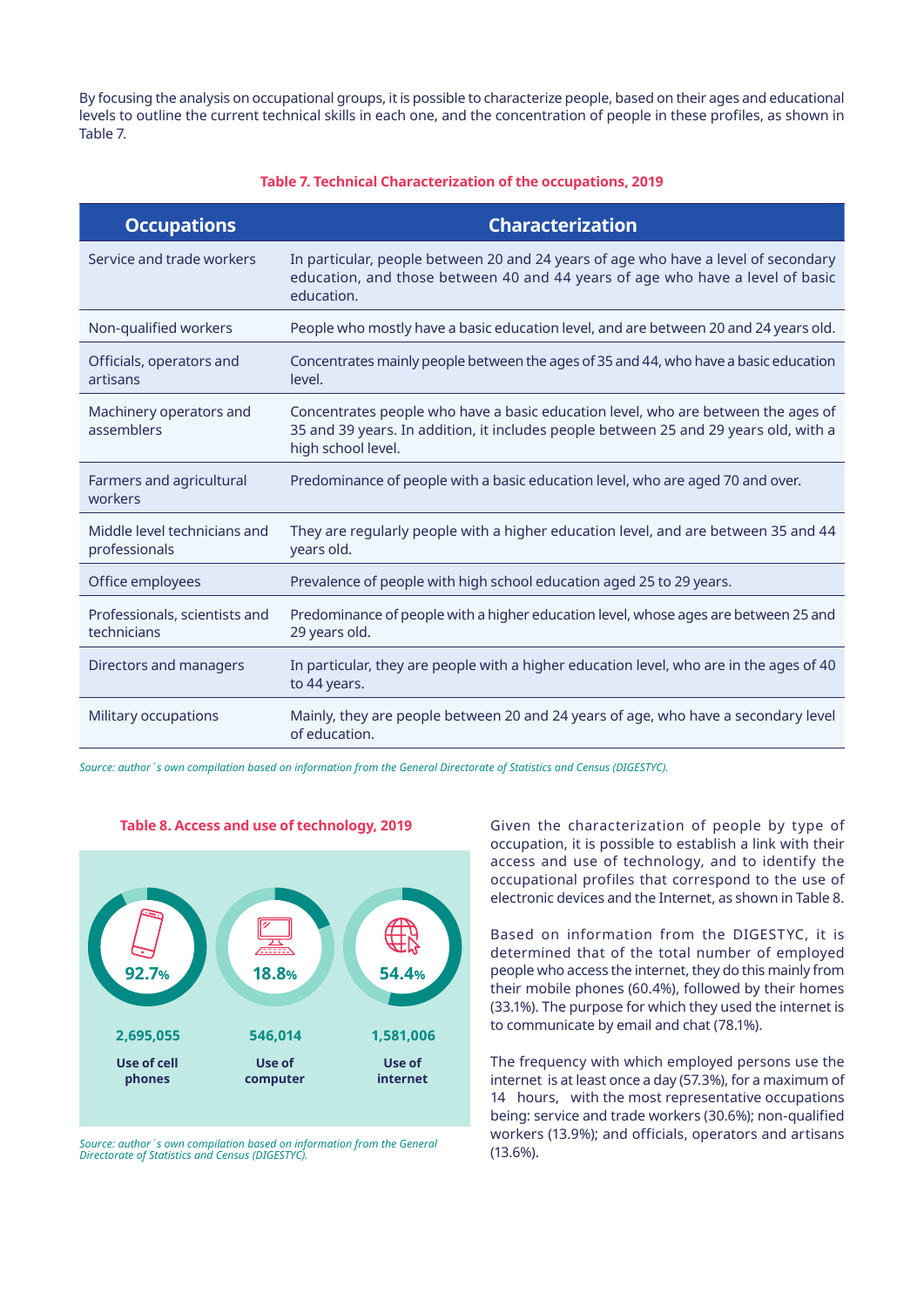#### **2.2. Social Protection**

El Salvador has a (public) health regime made up of the Salvadoran Social Security Institute (ISSS) and the Salvadoran Institute of Teacher Welfare (ISBM); and a social security system (public and private) made up of the Pension Unit of the ISSS (UPISSS), the National Institute of Public Employees Pensions (INPEP), the Social Security Institute of the Armed Forces (IPSFA) and the Administrators of Funds of Pensions (AFP).

According to statistical information from the ISSS and ISBM for the year 2020, 917,156 people contribute to the health system in both institutions. The distribution of this population group by economic activities4 is presented in the Graph 4. When disaggregating ISSS contributors by sex, it is estimated that 60.3% are men and 39.7% are women, mainly concentrated in trade, hotels, restaurants, transport and storage.





On the other hand, information from the Superintendence of the Financial System (SSF) 5 and the IPSFA shows that 779,352 people contribute to the social security scheme; and that there are 211,083 pensioners, as shown in Graph 5.



*Source: Author´s own compilation based on information from the Superin- tendence of the Financial System (SSF) and the Institute of Social Welfare of the Armed Forces (IPSFA).*

*4 This graph does not include the data corresponding to the ISBM, since the information disaggregated by sex, geographical area, among others is not available.* 

*Source: author´s own compilation based on information from the Instituto Salvadoreño del Seguro Social (ISSS).*

*<sup>5</sup> The information compiled by the SSF includes data from INPEP, UPISSS and the AFP.*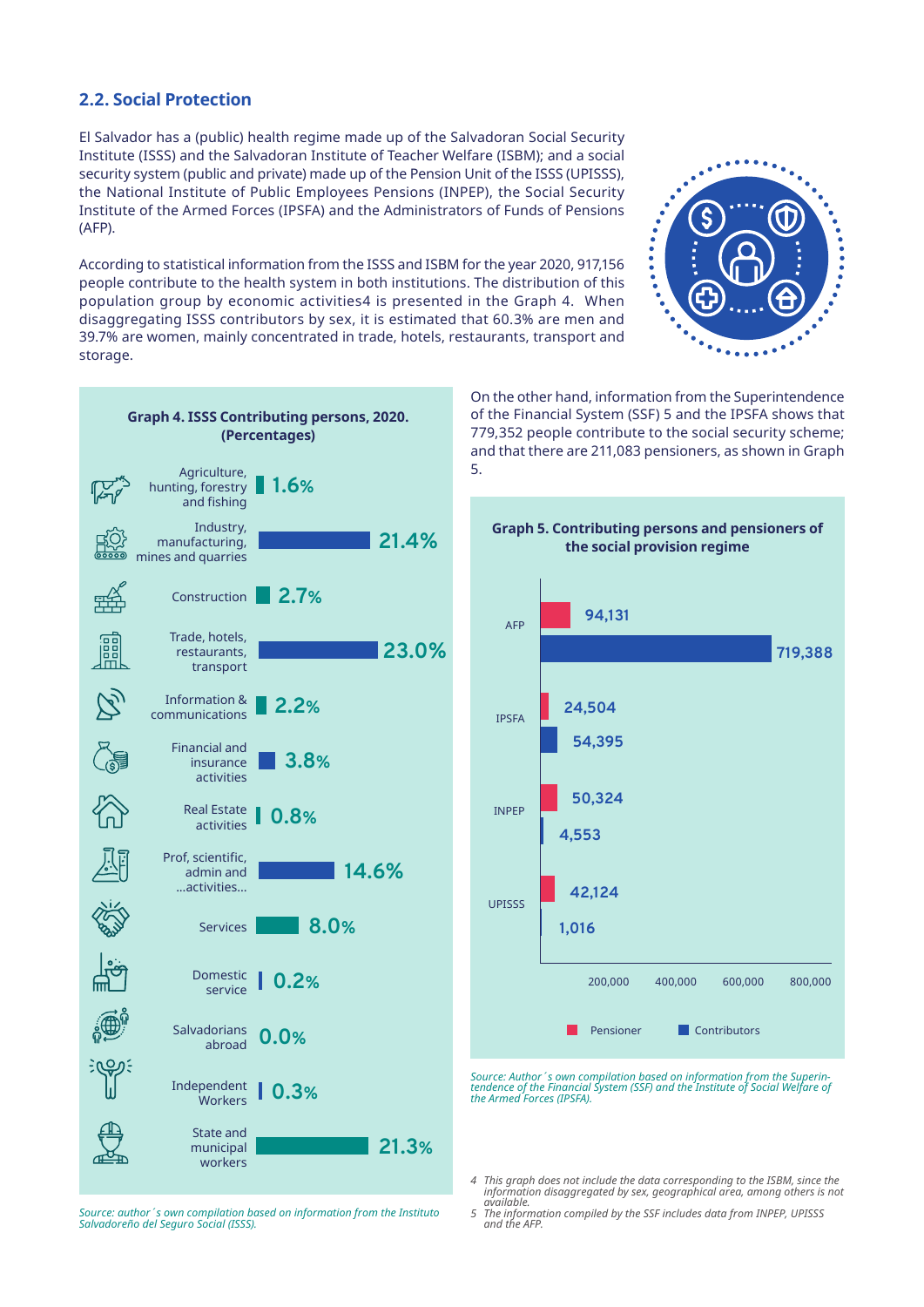# **3** CAPACITY DEVELOPMENT OF VULNERABLE GROUPS **OF VULNERABLE GROUPS**

This section briefly presents the main labour market indicators for vulnerable population groups such as women and young people.

#### **3.1. Participation of vulnerable groups in the labour market**

## **Women (2019)**



## **General indicators %**

**LABOUR MARKET INDICATORS ON WOMEN** 

| general mulcators           | 70   |
|-----------------------------|------|
| Participation rate in WAP   | 46.8 |
| Ratio employment-population | 44.3 |
| Unemployment rate           | 5.4  |
| Underemployment rate        | 37.4 |
| Informality rate            | 48.5 |
| <b>Inactivity rate</b>      | 53.2 |

*Source: author´s own compilation based on data from the DIGESTYC.*

#### **EMPLOYMENT IN THE MAIN BRANCHES OF ECONOMIC ACTIVITY**



*Source: author´s own compilation based on data from the DIGESTYC. 1/ This category includes the activities of households as employers of domestic service.*

#### **EMPLOYMENT BY MAIN OCCUPATIONAL GROUP OF WOMEN**

| <b>Occupation Groups</b>                   | $\%$ |
|--------------------------------------------|------|
| Service and trade workers                  | 45.9 |
| Non-qualified female workers               | 19.8 |
| Officials, operators and artisans          | 10.4 |
| Technicians and mid-level<br>professionals | 6.9  |
| Office employees                           | 51   |

*Source: author´s own compilation based on data from the DIGESTYC.*

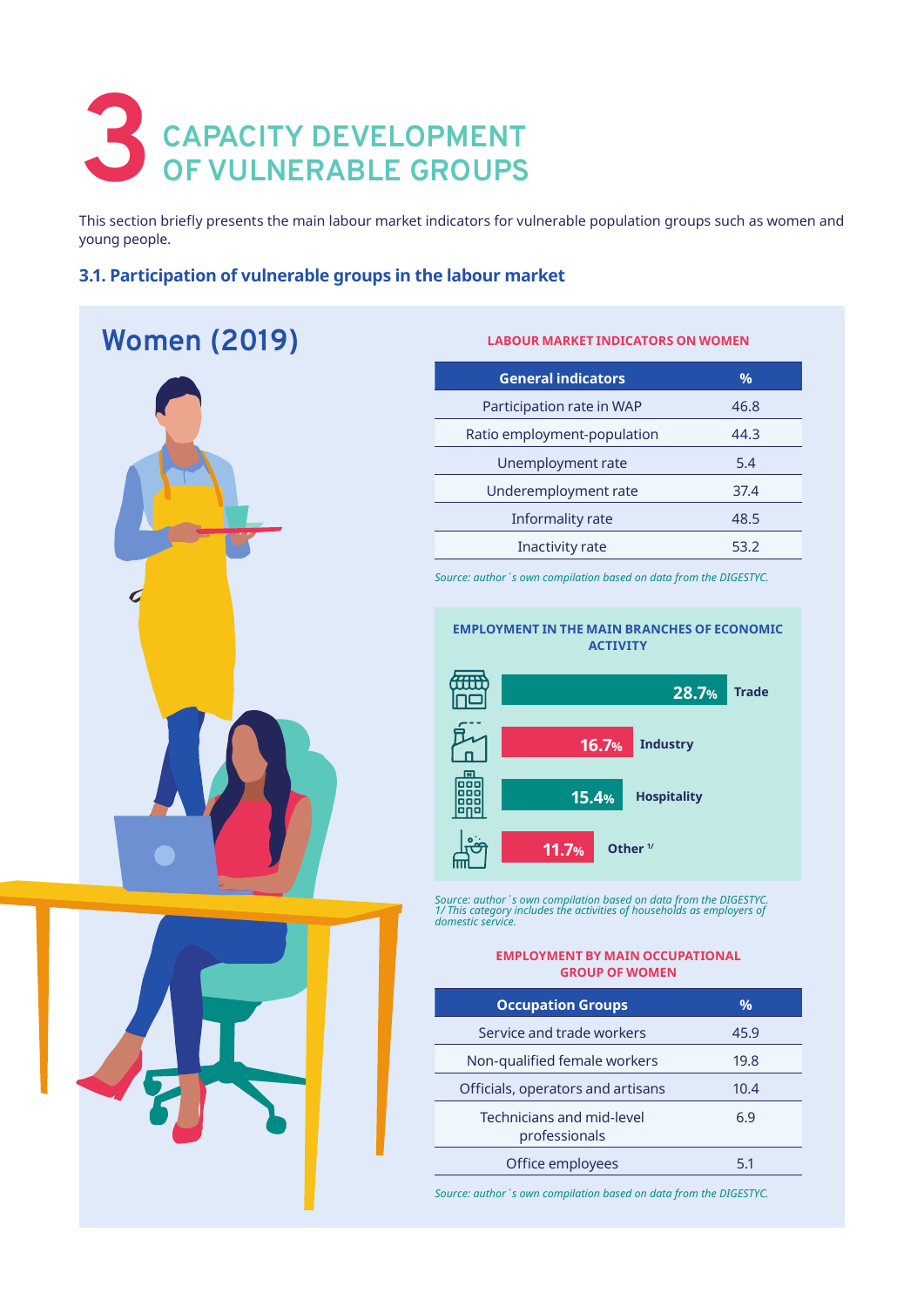#### **(2019) INDICATORS OF THE YOUTH LABOUR MARKET**

| <b>General Indicators</b>   | $\%$ |
|-----------------------------|------|
| WAP participation rate      | 56.9 |
| Ratio employment-population | 50.5 |
| Unemployment rate           | 11.3 |
| Underemployment rate        | 40.1 |
| Informality rate            | 41.7 |
| Inactivity rate             | 43.1 |

*Source: author´s own compilation based on data from the DIGESTYC.*



*Source: author´s own compilation based on data from the DIGESTYC.*

#### **OCCUPATION YOUTH BY MAIN OCCUPATIONAL GROUP**

| <b>Occupation Groups</b>           | %    |
|------------------------------------|------|
| Service and trade workers          | 29.8 |
| Non-qualified workers              | 29.2 |
| Officials, operators and artisans  | 12.6 |
| Machinery operators and assemblers | 7.6  |
| Office employees                   | 70   |
|                                    |      |

*Source: author´s own compilation based on data from the DIGESTYC.*





#### **3.2. Approach**

Based on the analysis of the economic, migratory and labour market behaviour of El Salvador, the efforts of the International Labour Organization (ILO) support the design and formulation of public policies aimed at creating work opportunities based on decent work and the promotion of regular and fair migration for all people.

The approach to tackle the root causes of migration considers the entire migratory cycle, as well as the creation of new job opportunities (national and regular migration) to generate the conditions that reduce the propensity of people to migrate irregularly.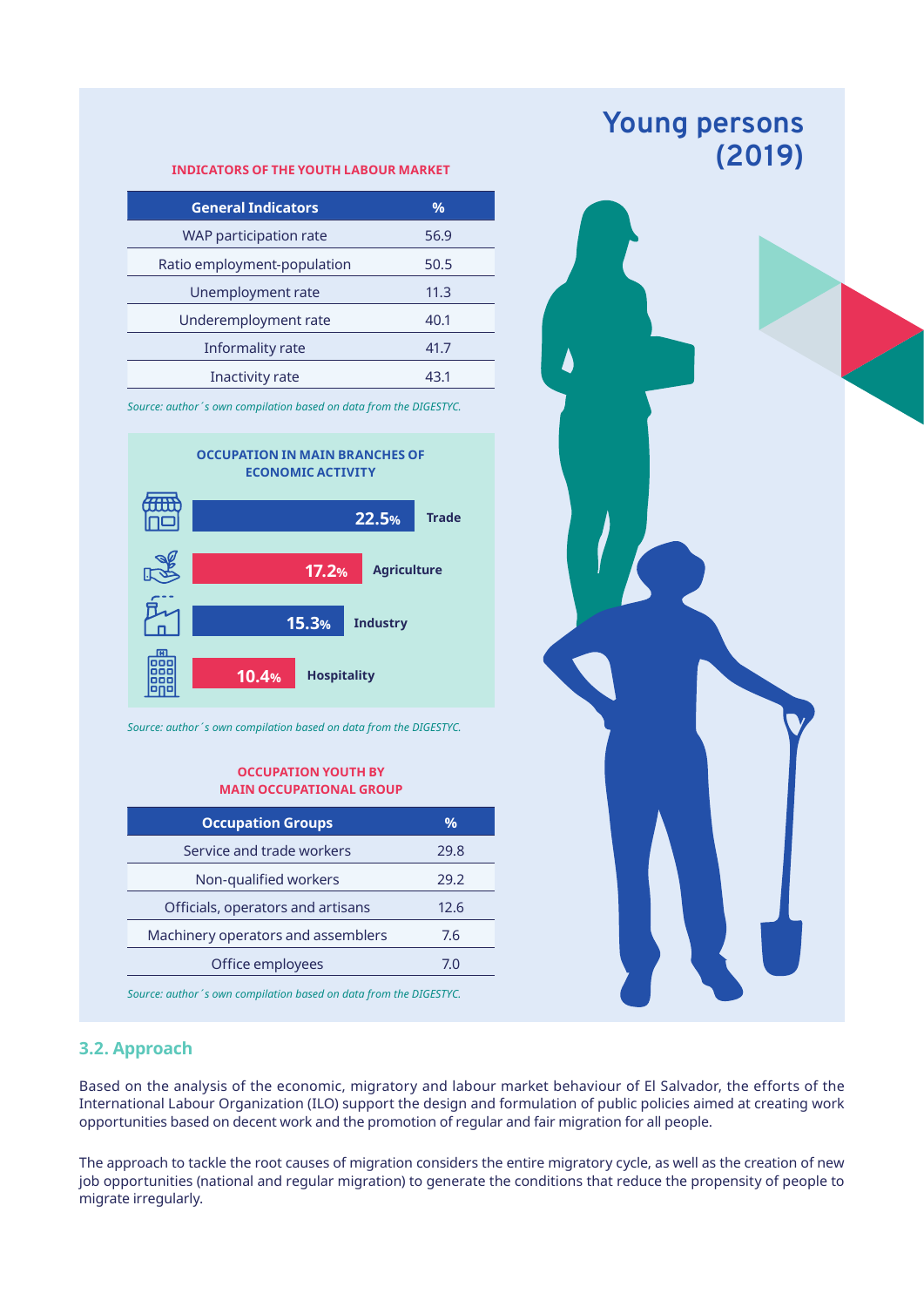The ILO strategy to help mitigate the causes of irregular migration, as well as to promote safe, orderly and regular labor migration, with decent work at the centre, takes into consideration the following areas of action:



**Employment and labour rights.** Aimed at promoting the guarantee of the rights of workers, through the improvement of their working conditions and the strengthening of institutions to apply and comply with current legislation on the subject, promoting freedom of association and collective bargaining, based on the ILO´s International Labour Standards.



**Development and productive transformation.** Focused on the diversification and transformation of the productive apparatus, which should be oriented towards the sustainability of the productive processes, promoting the emergence of sustainable companies. In addition, the creation and strengthening of productive enterprises (micro, small and medium enterprises) as energizers of economic growth, and encourage the transition from the informal economy to the formal economy. Furthermore, it is important to create investment environments and regulatory frameworks that attract national and foreign investment, to stimulate sustainable growth in productivity.

**Green jobs.** Adopt a sustainable vision related to employment, where the generation of green jobs will reduce the environmental impact of companies and economic sectors, facilitating their adaptation to climate change, allowing economic and social development in a sustainable way; through employment-

**Technification and social protection.** This approach has to take advantage of the demographic

intensive public policy initiatives aimed at resilience, especially in rural areas.





bonus, before its exhaustion. Therefore, the technification of the people who make up the workforce is important to strengthen their skills and capacities to ensure access to decent work. Similarly, coverage and affiliation with social security (health and pension system) must be sought and strengthened, with the aim of ensuring people's access to this type of services; as well as an effective reform of the pension system, which allows in the long term the provision of income and specialized care to working people in their retirement stage.

**Regular migration and labour mobility.** Addressing the root causes of migration implies the establishment of conditions and opportunities that allow linking labour market policies with regular migration. Therefore, the participation of actors of the world of work (government institutions, employers' organizations, and workers' organizations), as well as actors related to migration (government institutions related to the issue, recruitment agencies, among others), is important, as they support the design of public policies aimed at achieving fair recruitment, based on the ILO´s International Labour Standards.



**Support for groups in vulnerable conditions.** Develop public policy initiatives aimed at strengthening labour market conditions, which allows access to paid job opportunities, or through the generation of productive enterprises that encourage the participation of women and young people, and the development of training and support processes that promote their roots and improve their family and community environments, and reduce their propensity to start the migratory cycle irregularly.



**Social and economic reintegration.** Aimed at promoting the integration of return migrants workers to their communities of origin, through public policies that allow the use and certification of labour skills and abilities (acquired abroad), in coordination with Employers' Organizations and other actors. This should be focused on the generation of conditions that promote the roots of return migrants, and reduce their propensity to start the migratory cycle again.



**Strengthening for the registration and generation of statistical information.** Focused on strengthening data records on migrants, with the aim of having the necessary statistics for the formulation and implementation of public policies aimed at this population group, from both household surveys and the reception of return migrants. In addition, it is important that statistical information is consolidated and published periodically and that other public and private actors have access to it, to provide support that benefits people, according to their needs and condition of vulnerability.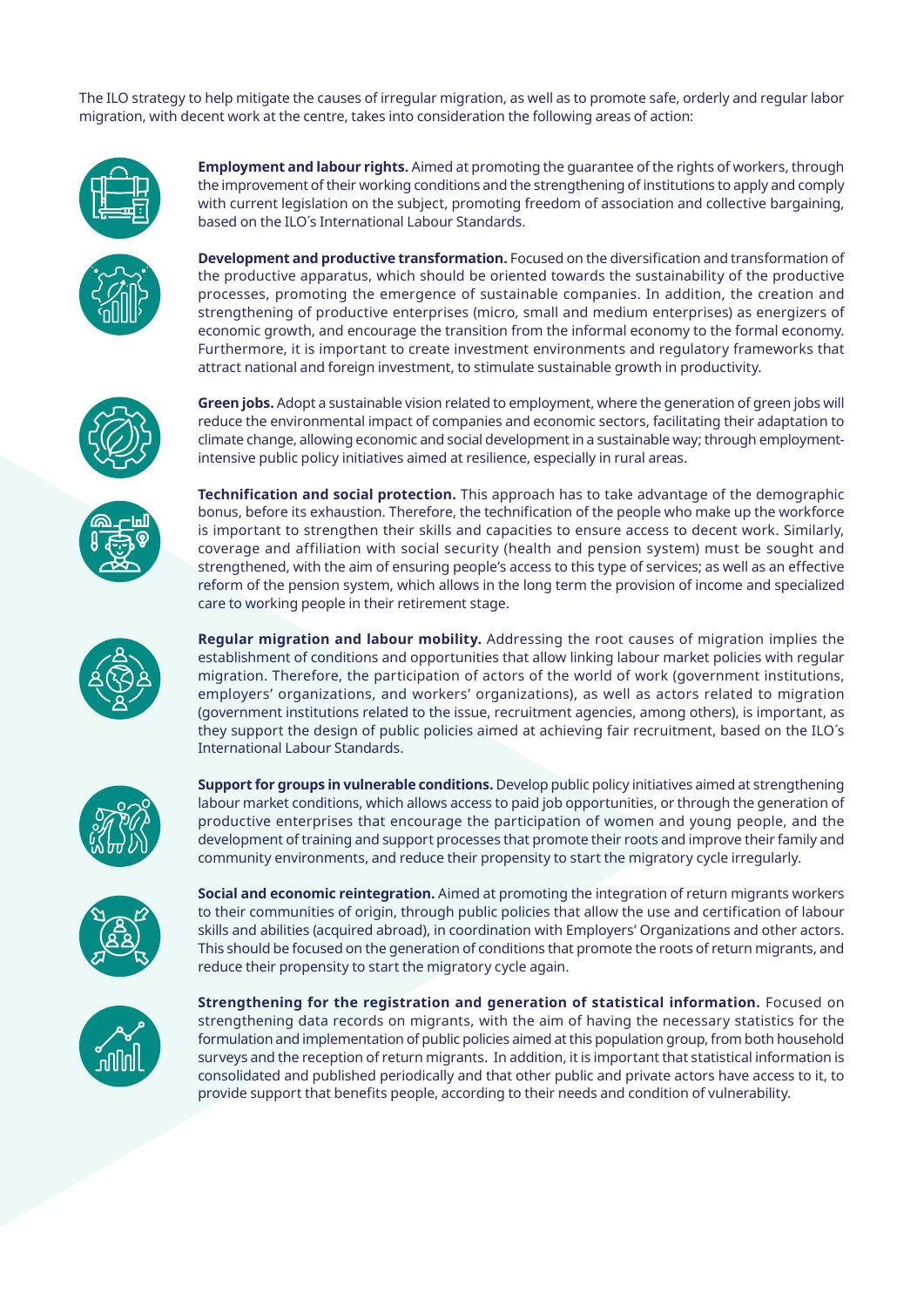## **BIBLIOGRAPHY**

- Banco Central de Reserva de El Salvador (BCR) (2021) *Base de datos económica-financiera*. BCR. San Salvador, El Salvador. [Online] Available at: https://www.bcr.gob.sv/bcrsite/?cat=1000&lang=es
- Economic Commission for Latin America and the Caribbean (ECLAC) (2020) *Estudio Económico de América Latina y el Caribe 2020: principales condicionantes de la políticas fiscal y monetaria en la era pospandemia de COVID-19.* CEPAL. Santiago, Chile. [Online] Available at: https://www.cepal.org/es/publicaciones/46070-estudio-economico-americalatina-caribe-2020-principales-condicionantes
- Department of Economic and Social Affairs (DESA) (2021) *International migrant stock 2020*. División de Población del DAES, Organization of the United Nations. [Online] Available at: https://www.un.org/ development/desa/pd/ content/international-migrant-stock
- Dirección General de Estadísticas y Censos (DIGESTYC) (2014) *El Salvador: estimaciones y proyecciones de población nacional 2005-2050 (Revisión 2014)*. Ministerio de Economía. Ciudad Delgado, El Salvador. [Online] Available at: http://www.digestyc.gob.sv/ index.php/temas/des/ehpm/publicaciones-ehpm.html
- Dirección General de Estadísticas y Censos (DIGESTYC) (2019) *Encuesta de Hogares de Propósitos Múltiples 2018*. Ministerio de Economía. Ciudad Delgado, El Salvador. [Online] Available at: http://www.digestyc.gob.sv/index.php/ temas/des/ehpm/publicaciones-ehpm.html
- Dirección General de Estadísticas y Censos (DIGESTYC) (2020) *Encuesta de Hogares de Propósitos Múltiples 2019*. Ministerio de Economía. Ciudad Delgado, El Salvador. [Online] Available at: http://www.digestyc.gob.sv/index.php/ temas/des/ehpm/publicaciones-ehpm.html
- Instituto de Previsión Social de la Fuerza Armada (IPSFA) (2021) *Consolidado de estadísticas previsionales*. IPSFA. San Salvador, El Salvador. [Online] Available at: https://ipsfa.com/ipsfa/wp-content/archivos/CONSOLIDADO\_ ESTADISTICAS.pdf
- Instituto Salvadoreño de Bienestar Magisterial (ISBM) (2021) Población Nacional de Afiliados. ISBM. San Salvador, El Salvador. [Online] Available at: http://www.isbm.gob.sv/Mapas/mapa\_ poblacion\_nacional.htm
- Instituto Salvadoreño del Seguridad Social (ISSS) (2021) *Anuario Estadístico 2020*. ISSS. San Salvador El Salvador. [Online] Available at: https://www.transparencia.gob.sv/institutions/isss/documents /estadisticas
- International Organization of Migrations (IOM) (2021a) *El Salvador: cifras oficiales de mujeres y niñas retornadas. Enero – diciembre 2020*. Iniciativa de Gestión de Información de Movilidad Humana en el Triángulo Norte (NTMI). San Salvador, El Salvador. [Online] Available at: https://mic.iom.int/webntmi/descargas/sv/2020/12/SVdic2020MYN. pdf
- International Organization of Migrations (IOM) (2021b) *El Salvador: cifras oficiales de retornos. Enero diciembre 2020*. Iniciativa de Gestión de Información de Movilidad Humana en el Triángulo Norte (NTMI). San Salvador, El Salvador. [Online] Available at: https://mic.iom.int/webntmi/descargas/sv/2020/ 12/SVdic2020.pdf
- Superintendencia del Sistema Financiero (SSF) (2021) *Resumen estadístico previsional. Diciembre 2020*. SSF. San Salvador, El Salvador. [Online] Available at: https://ssf.gob.sv/descargas/resumen%20previsional/2020/ Resumen\_ Estadistico\_Previsional\_12\_20.pdf